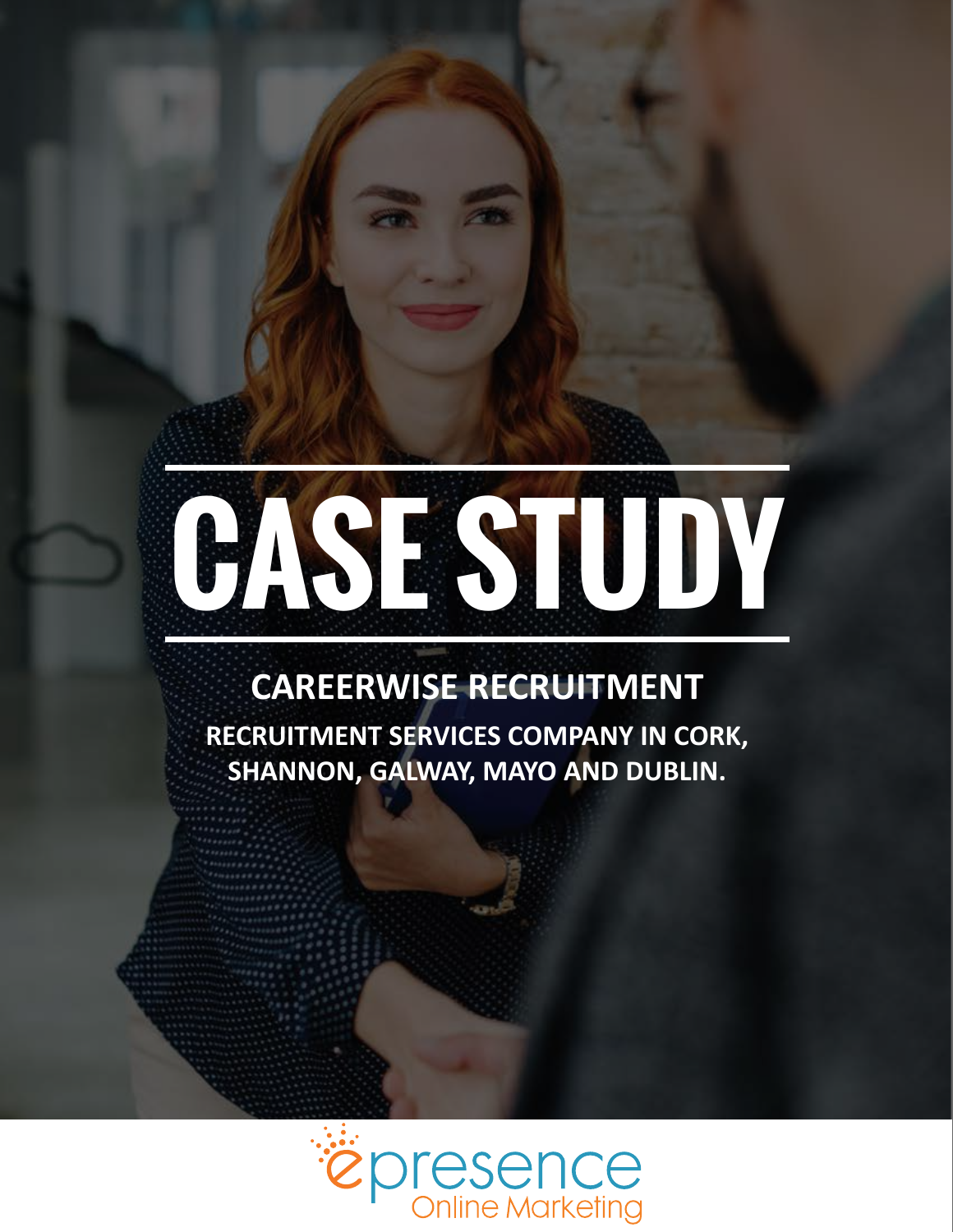See how we increased website traffic and conversions for CareerWise Recruitment; a recruitment company with offices nationwide.

### **The Opportunity**



In 2018 CareerWise Recruitment decided to upgrade their website. While results had shown incremental growth for a number of years of working with us, both the client and ePresence recognised the need for a new website to cater for the changing demands of their website visitors with a big emphasis on making the new website more mobile friendly and easier to use. We felt a new website would marry well with our digital marketing objectives and achieve better results and more conversions.



While the old website was mobile responsive, the user experience on mobile devices wasn't where it needed to be. A mobile first approach focusing on making it easier for the website visitor to search and apply for jobs and submit their CV was imperative with a new website. The old website also looked a little dated and the new website had to look well on both mobile and desktop.

### **The Approach**



#### Website Development focusing on User Experience and Conversion Optimisation:  $\boxed{01}$

Primary goal for new website was to make it easier for website visitors to make the desired actions of applying for a job, submitting their cv or signing up to receive job alert emails.

A smart search bar was developed for the website to make it easy for website visitors to search for jobs in their industry. Additional industry and location filter options make it easy for candidates to refine their job search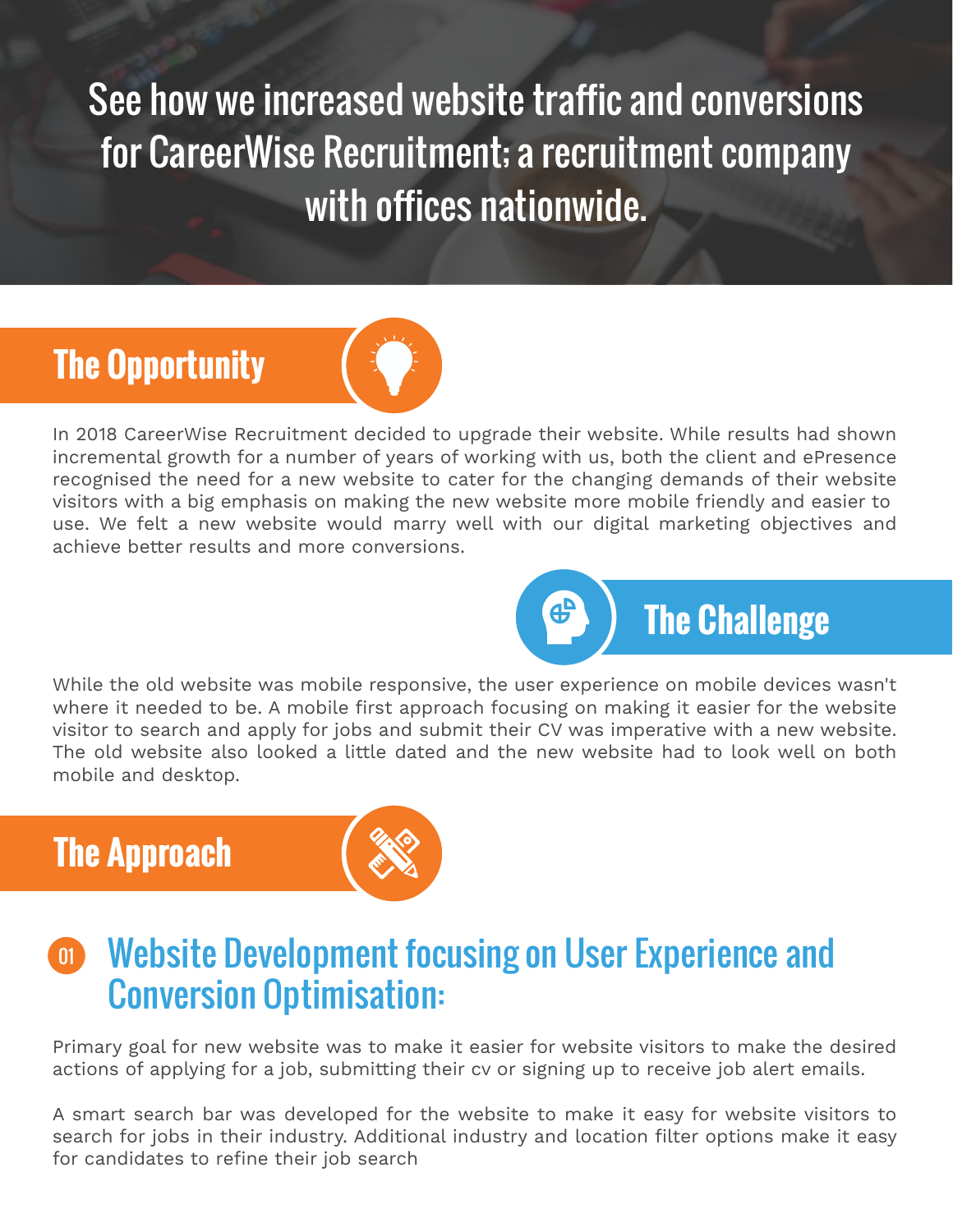### 02 Search Engine Optimisation (SEO)

We reviewed the existing text on the website and refreshed all content pages with new text optimised with keywords for on page SEO. As part of the website launch process we performed technical SEO checks to ensure the website was setup from the start so that it was easy for search engines to crawl and understand.

We shifted the content marketing strategy to focus on longer form blogs and made the blogs more specific to the Irish job market.

We reviewed the Google search quality evaluator guidelines and focused on improving the amount of expertise, authoritativeness, and trustworthiness (E-A-T) on webpages.

### 03 Paid Advertising

As recruitment is a very competitive industry our PPC strategy was to combine campaigns for more general recruitment phrases with campaigns targeting long tail keywords to drive job seekers to the website for roles in specific industries.

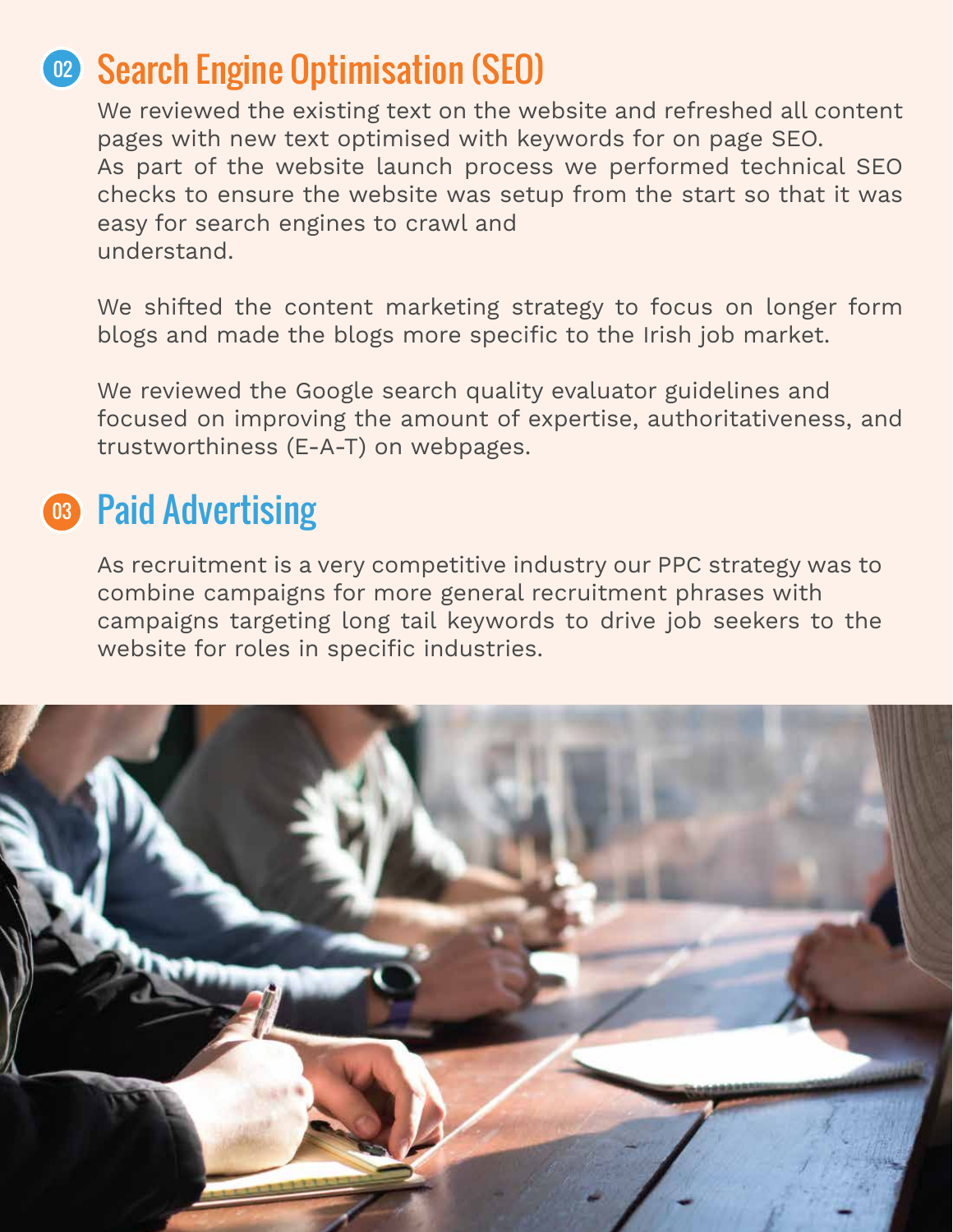# **Results**

### **WEBSITE TRAFFIC**

### Irish Traffic 2019 vs 2018

- $\mathbf{\hat{H}}$ **Overall Sessions up 85%**
- $\mathcal Q$ **Organic Traffic up 132%**
- 介 **Direct Traffic up 51%**
- $\left[\frac{6}{\sqrt{2}}\right]$ **Paid Search up 49%**
- 3500 **Referral Traffic up 40%**
- $\bigtimes$ **Email Traffic up 29%**

疏

 $\frac{1}{\sqrt{2}}$ 

 $\frac{\textcircled{s}}{\text{S}7}$ 

- $\alpha$ **Social Traffic up 150%**
	- **Goal Completions up 97%**
		- **Job Applications up 88%**
	- **Job Alert Registrations up 86%**
- $\leftarrow$ **Submit a CV up 120%**
	- **Conversion Rate up 6.47%**